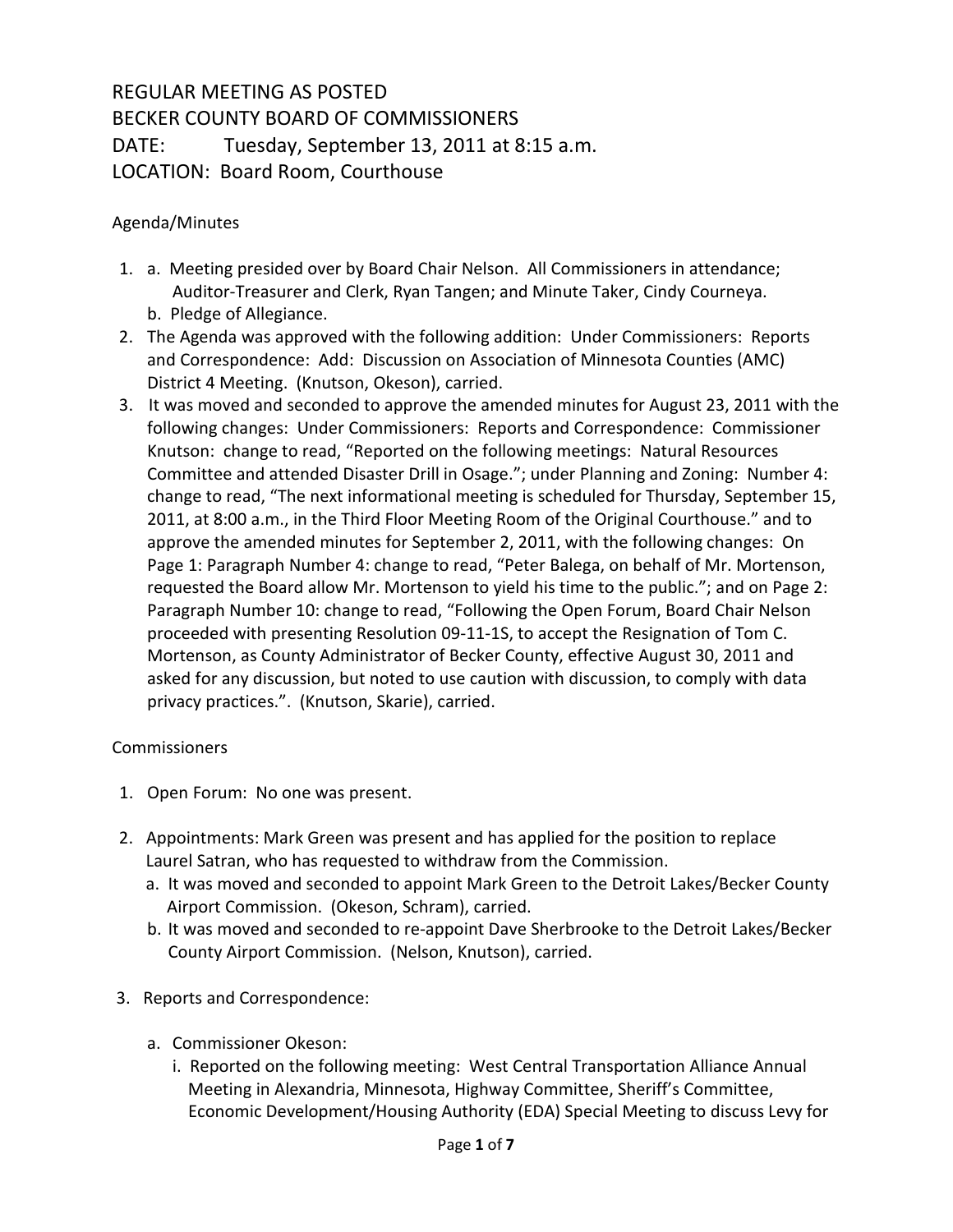2012 and Regular Meeting, West Central Initiative, Labor Negotiating Committee (Mediation), and Lakeview Township.

- b. Commissioner Knutson:
	- i. Reported on the following meetings: Prairie Lakes Municipal Solid Waste Authority, Safety Committee, Environmental Affairs Committee, and Recreational Advisory Committee (RAC) and noted the simulated disaster exercise involving an Anthrax release scheduled for September 16, 2011 from 10:00 a.m. to 2:00 p.m., at Minnesota State Community and Technical College (MSCTC).

Commissioner Knutson also made reference to a portrait done after 9/11, by local artist, Boyd Sharp, which has been donated by the artist and is displayed in the Veteran's Memorial Hallway. His portrait is now up for a position in the National Memorial for 9/11.

- c. Commissioner Schram:
	- i. Reported on the following meetings: Heartland Multi-Purpose Recreational Trail in Detroit Lakes with the Department of Natural Resources (DNR), Highway Committee, Sheriff's Committee, Land of the Dancing Sky Area Agency on Aging, Recreational Advisory Committee (RAC), Heartland Multi-Purpose Recreational Trail in Osage, and Economic Development/Housing Authority (EDA).
- d. Commissioner Nelson:
	- i. Reported on the following meetings: Becker County Extension Service and Joint Powers Board of Minnesota Counties.
- e. Commissioner Skarie:
	- i. Reported on the following meetings: Becker County Extension Service, Becker County Historical Society, Sunnyside, and Human Services Committee.
- f. Discussion was held in reference to the Association of Minnesota Counties (AMC) District IV Meeting to be held in Becker County on Friday, October 21, 2011. It was the consensus of the board to hold the meeting at either the Detroit Lakes Community and Cultural Center or the Becker County Courthouse.

Auditor-Treasurer: Ryan Tangen presented:

1. Licenses and Permits: There were none.

Finance Committee Minutes: Auditor-Treasurer: Ryan Tangen presented:

- 1. It was moved and seconded to approve the regular claims, Auditor's Warrants, and extra set of regular claims that Mr. Tangen brought to the meeting:
	- a. Over 90 Days:
		- i. Payment to Office Depot in the amount of \$137.52 due to missing invoice.
		- ii. Payment to HR Green in the amount of \$2,388.78 due to outstanding work.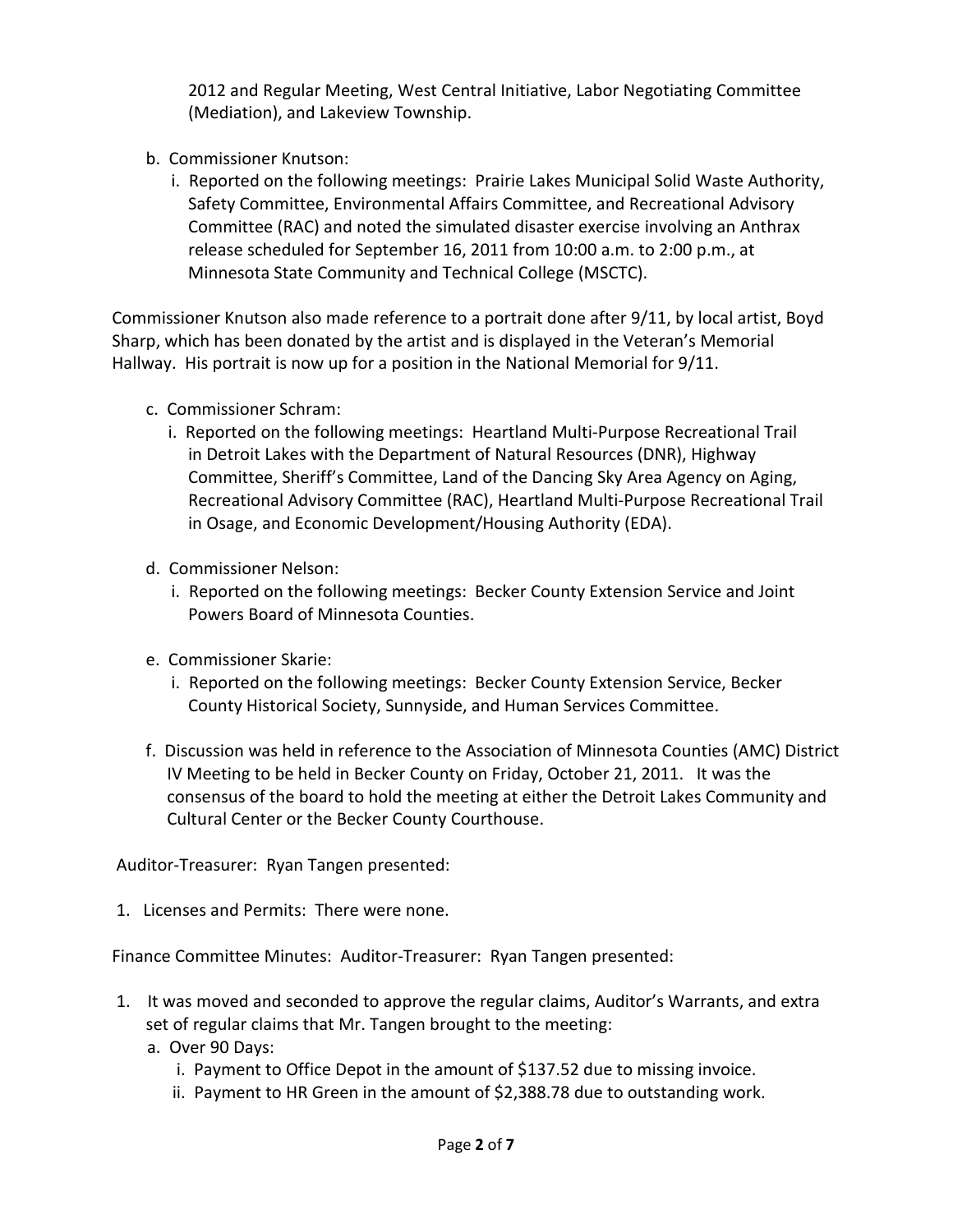- b. Auditor's Warrants (Tuesday Bills):
	- i.  $08/23/11$  in the amount of \$19,897.31
	- ii.  $08/31/11$  in the amount of \$279,970.87
	- iii. 09/06/11 in the amount of \$255,715.35
	- (Knutson, Schram), carried.
- 2. It was recommended to approve when presented the Human Services Claims.
- 3. It was moved and seconded to approve Resolution 09-11-1C, establishing the proposed total maximum tax levy for 2012 at \$18,050,915, which represents a 0.0% levy increase and recognizing that the final levy will be established before December 28, 2011, and the final levy for 2012 cannot exceed this proposed levy. (Skarie, Knutson), carried.
- 4. Board Chair Nelson thanked the department heads and all of the employees for their dedication and cooperation in working with the needs based budgeting.
- 5. Discussion was held in reference to the 2012 Budget Hearing, which needs to be held between November 25, 2011 and December 30, 2011. It was the consensus of the Board to set the Budget Hearing for Tuesday, December 13, 2011, at 6:00 p.m.
- 6. It was moved and seconded to approve Resolution 09-11-1D, to hire one (1) part-time Motor Vehicle Clerk. (Knutson, Okeosn), carried.
- 7. It was recommended to approve when presented, the purchase of Recycling Containers with the low quote from Wastequip, in the amount of \$13,300.11.
- 8. It was recommended to discuss and approve, when presented, Resolution 09-11-1F, establishing seasonal hours for the Osage Transfer Station.
- 9. An update was given on the progress of the Transfer Station project and will be discussed further.
- 10. It was recommended to approve when presented, Resolution 09-11-1I, to establish a Housing and Redevelopment Authority Tax Levy in the amount of \$245,499.00 for the purpose of funding housing and economic related activities of the Becker County Economic Development Authority.
- 11. It was recommended to approve when presented, Resolution 09-11-1E, to hire one (1) Highway Maintenance Worker.
- 12. It was recommended to approve when presented, Resolution 09-11-1H, to authorize the annual funding advance request to the State for up to \$450,000 for County State Aid Highway Project(s).
- 13. It was recommended to approve when presented, the FFY 2010 Hazardous Materials Emergency Preparedness Grant. The grant is an 80/20 split between the State and the County for up to \$6,688 and \$1,340, respectively.
- 14. It was recommended to accept when presented, an agreement to purchase time for Lakes Counseling Center staff to provide chemical use assessments as needed at a cost of \$100 per assessment.
- 15. It was recommended to approve when presented, an addendum to the existing agreement (January 1, 2011 to December 31, 2011) with White Earth Mental Health, for \$5,000 for grant funded respite services to children.
- 16. It was recommended to approve when presented, an amendment to the Community Health Grant Project Agreement in the amount of \$2,500 for Technical Assistance.
- 17. It was recommended to approve when presented, the establishment of sliding fee schedules for Mental Health Hold Orders and Detoxification.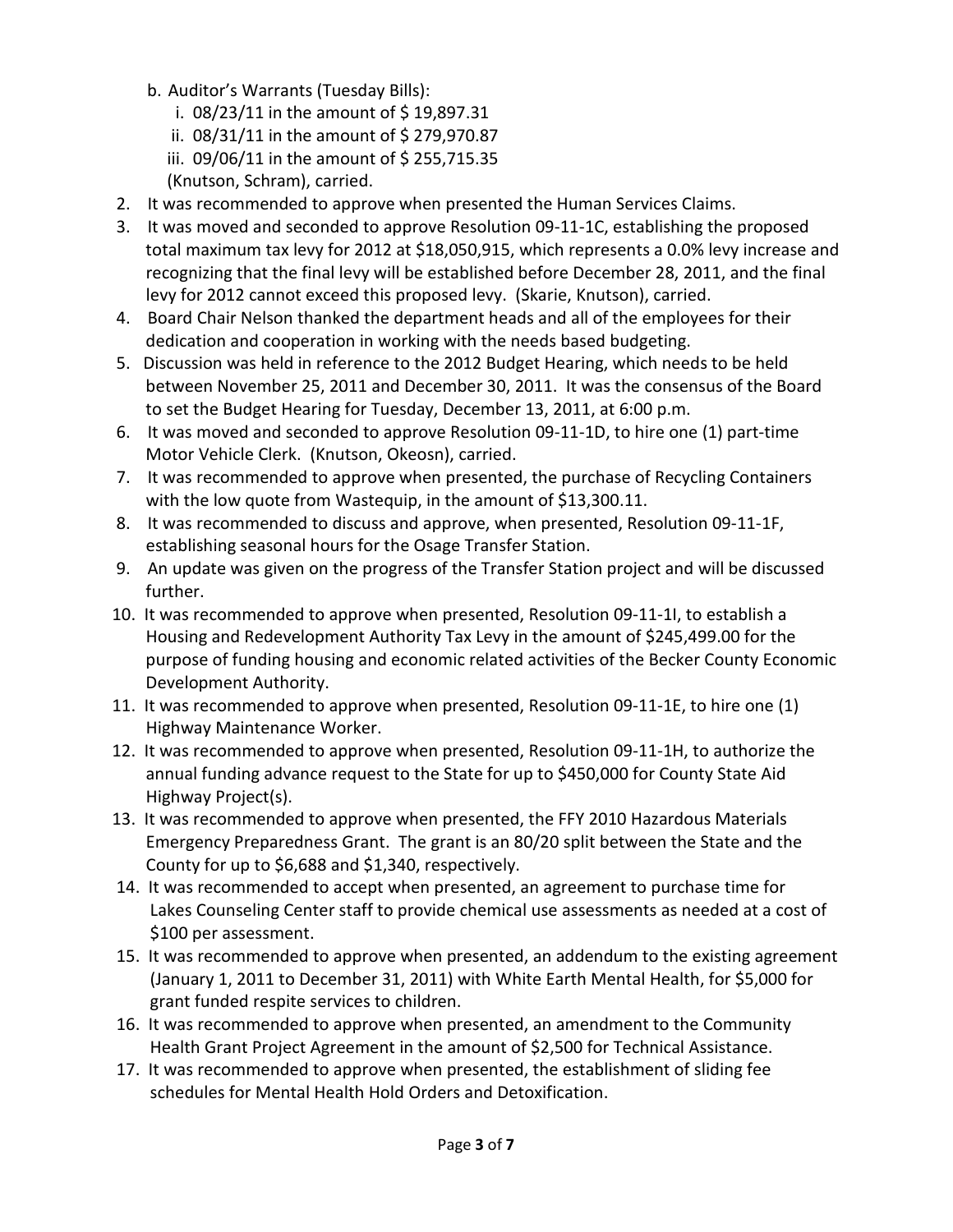- 18. It was recommended to approve when presented, an amendment to the Grant Project Agreement for Community Health (Family Planning).
- 19. It was moved and seconded to approve the Human Services Postage Machine Lease and to authorize Ryan Tangen, Auditor-Treasurer, to sign the lease. (Knutson, Skarie), carried.
- 20. It was recommended to approve when presented, a lease agreement with the State of Minnesota (DOT) and Becker County for the Holmesville Tower Site.
- 21. It was moved and seconded to approve the low quote of \$8,599.00 from Tweeton Refrigeration for the purchase of a Multiaqua Cooling System for the Information Technology (IT) Server Room. (Okeson, Schram), carried.

Assessor: Ryan Tangen presented:

1. It was moved and seconded to approve the abatements for: a. PIN #33.0090.000 in Toad Lake Township for the amount of \$732.00. b. PIN #49.8659.000 in the City of Detroit Lakes for the amount of \$60.00. (Knutson, Skarie), carried.

Environmental: Ryan Tangen presented:

- 1. It was moved and seconded to approve the purchase of Recycling Containers from Wastequip, in the amount of \$13,300.11. (Skarie, Knutson), carried.
- 2. It was moved and seconded to approve Resolution 09-11-1F, changing the hours that the Solid Waste Transfer Facility be open to the public, up to a maximum of twelve (12) hours per week, with the schedule to be determined by the Environmental Committee. (Schram, Okeson), carried.
- 3. An update was given on the Transfer Station Building Project. It is still in its infancy, however, the estimates for the new site plan including an office building and transfer station were \$350,000 and \$1,991,780, respectively.

Economic Development Authority (EDA): Jon Thomsen presented:

- 1. It was moved and seconded to approve Resolution 09-11-1A, to approve the Small Cities Development Program (SCDP) Program Income Plan. (Schram, Okeson), carried.
- 2. Discussion was held in reference to Resolution 09-11-1I, to approve the Housing and Redevelopment Authority Tax Levy in the amount of \$245,499.00 for the 2012 budget. This represents a 39.8% increase over 2011. Consideration was given to the amount of the EDA employee's time being dedicated to Parks and Recreation, which the EDA Board considers part of economic development. The Board is requesting further discussion and feels the economic times coupled with the Market Value Credit change also need consideration, and therefore is requesting that Resolution 09-11-1I be changed to reflect a 0% increase. It was moved and seconded to approve Resolution 09-11-1I, with the change in the amount to \$175,663.00, reflecting a 0% increase in the levy. (Okeson, Schram), carried.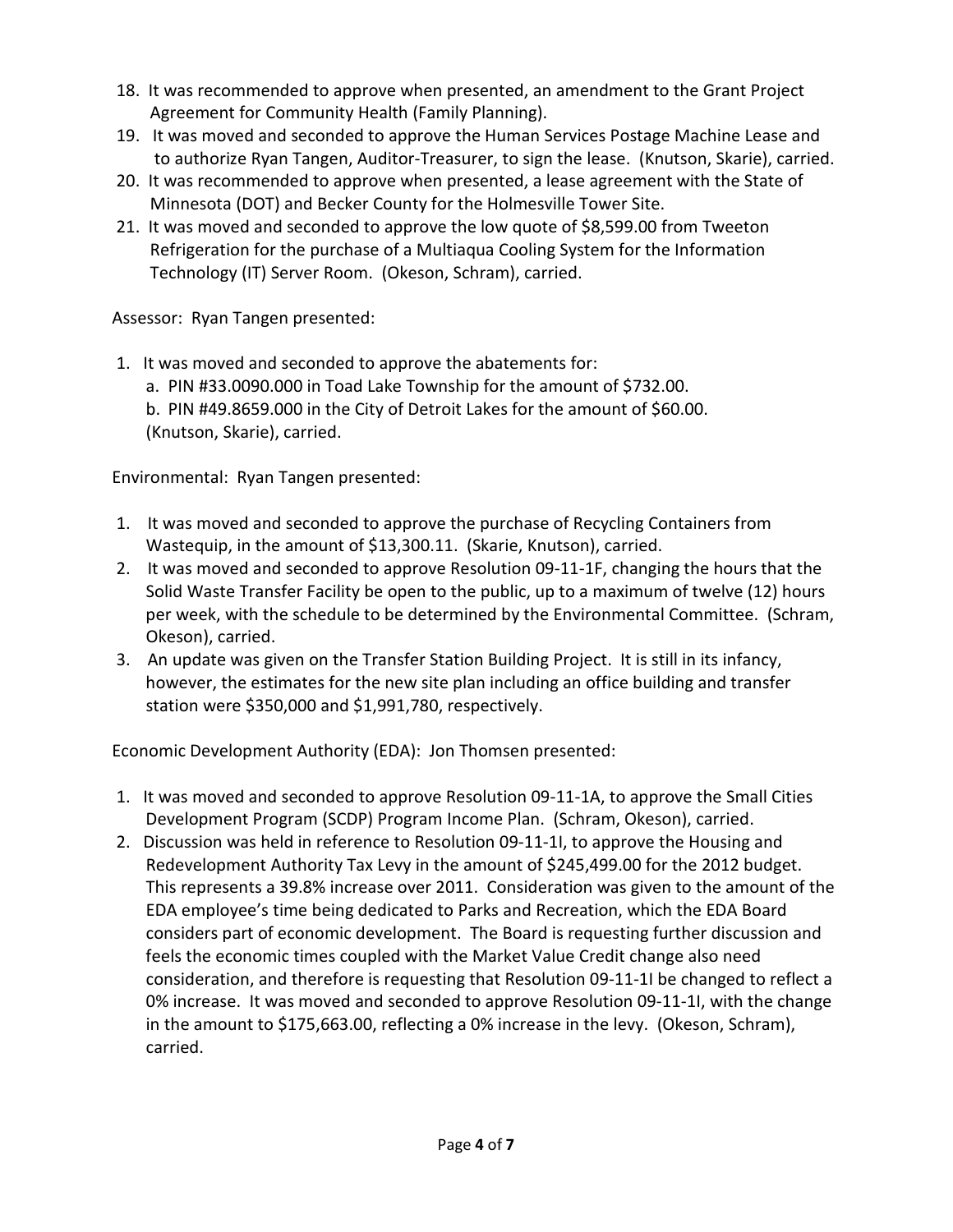Highway: Brad Wentz presented:

- 1. It was moved and seconded to approve Resolution 09-11-1H, to authorize the annual funding advance request to the State for up to \$450,000 for County State Aid Highway Project(s). (Schram, Okeson), carried.
- 2. It was moved and seconded to approve Resolution 09-11-1E, to hire one (1) Highway Maintenance Worker. (Okeson, Skarie), carried.
- 3. It was moved and seconded to approve the Highway Road Tour Date of Tuesday, September 20, 2011 at 10:30 a.m., following the Budget Work Session scheduled for 8:15 a.m.. (Knutson, Schram), carried.

Emergency Management: Rusty Haskins presented:

1. It was moved and seconded to accept and approve the FFY 2010 Hazardous Materials Management Emergency Preparedness Grant #2010-HMEP-00819, in the amount of \$6,688.00. (Schram, Knutson), carried.

Human Services: Nancy Nelson presented:

- 1. It was moved and seconded to accept and approve the Human Service Agreements for:
	- a. PERL Corporation, DBA Lakes Counseling Center to provide chemical use assessments as needed, at a cost of \$100 per assessment.
	- b. Minnesota Consortium for Advanced Psychology Training (MCARPT) for two (2) post-doctorate residents to be on site, at a cost of \$30,000.
	- c. Lakeland Mental Health Center and District #22 renewal to provide Children's Therapeutic Services and Supports (CTSS) at Roosevelt Elementary in the amount of \$10,000.
	- d. Stellher Human Services and District #22 renewal for Children's Therapeutic Services and Supports (CTSS) in the Detroit Lakes High School and Middle School, with \$23,700 being matched by \$70,160 from the School District.
	- e. Stellher Human Services and District #23 for Children's Therapeutic Services and Supports (CTSS) at the Frazee School, with \$15,204 being matched by \$18,892 from the School District.
	- f. Stellher Human Services to provide Adult and Children's Rule 79 Mental Health Case Management, not to exceed \$55,835.
	- g. Stellher Human Services for an array of services not to exceed \$48,994 for Children's Therapeutic Services and Supports (CTSS); \$17,779 for grant funded mobile crisis services and \$20,000 for grant funded respite services.
	- h. White Earth Mental Health addendum to agreement (January 1, 2011 to December 31, 2011) for \$5,000 for grant funded respite services to children.
	- i. Sanford Home Care for Home and Community Based waiver services such as home health aid, homemaker, and professional nursing services. (Knutson, Skarie), carried.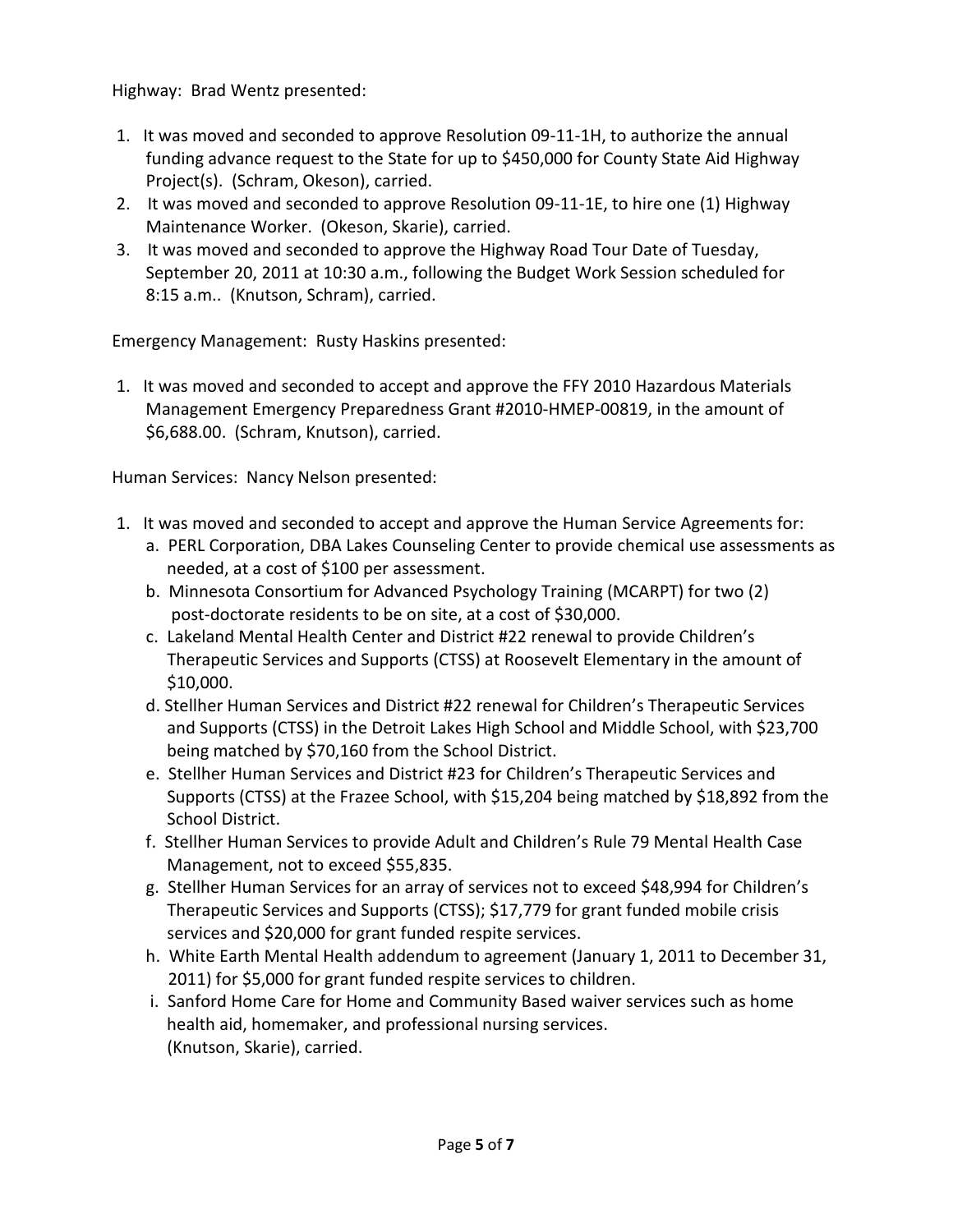- 2. It was moved and seconded to accept the Community Health Grant Project Agreement Amendments for:
	- a. Technical Assistance Agreement to complete the self-assessment and survey, in the amount of \$2,500.
	- b. Family Planning Agreement to extend the project grant for Family Planning to June 30, 2013 with an additional \$141,352 for a total of \$282,704. (Skarie, Okeson), carried.
- 3. It was moved and seconded to approve Resolution 09-11-1B, to enter into an agreement with the State of Minnesota Department of Public Transportation for the Becker County Transit Program to provide public transportation service in Becker County. (Schram, Skarie), carried.
- 4. It was moved and seconded to approve the addition to the Becker County Human Services Fee Policies and Procedures, with wordage to reflect that fees be charged for detoxification services and mental health order fees, and also the addition of a Detox Fee Policy and a Mental Health Hold Fee Policy, along with a corresponding fee schedule. (Skarie, Knutson), carried.
- 5. It was moved and seconded to approve the claims for Human Services, Community Health and Transit. (Knutson, Okeson), carried.

Sheriff: Tim Gordon presented:

- 1. It was moved and seconded to approve the Joint Powers Agreement with the State of Minnesota Courts and Becker County Sheriff Office pertaining to the ability to fulfill duties of Courts to properly access criminal histories of individuals requesting a name change. (Okeson, Schram), carried.
- 2. It was moved and seconded to approve Lease Agreement #98685 with the State of Minnesota (DOT) and Becker County, whereas the Department of Transportation will develop a site for a public safety radio communication system including the tower, access, security, power and heat, located at a land site referred to as Holmesville Tower Site, two (2) acres within Section 30 of Holmesville Township. (Schram, Okeson), carried.
- 3. It was noted by Sheriff Tim Gordon that there is a Fire Assistance Grant available for \$600,000, which will build infrastructure for the whole county for public safety and make the County compliant in 2012.

It was moved and seconded to close the session for Union Negotiations for Teamsters Deputies, Confidential and Sheriff Supervisors. (Knutson, Okeson), carried.

Union Negotiations: Nancy Grabanski and Ryan Tangen presented.

It was moved and seconded to open the session. (Knutson, Okeson), carried.

It was moved and seconded to accept and ratify the tentative agreements with the Teamsters Local 320 Deputies, Confidential and Sheriff Supervisor Units and to authorize the Board Chair to sign the contract. (Knutson, Okeson), carried.